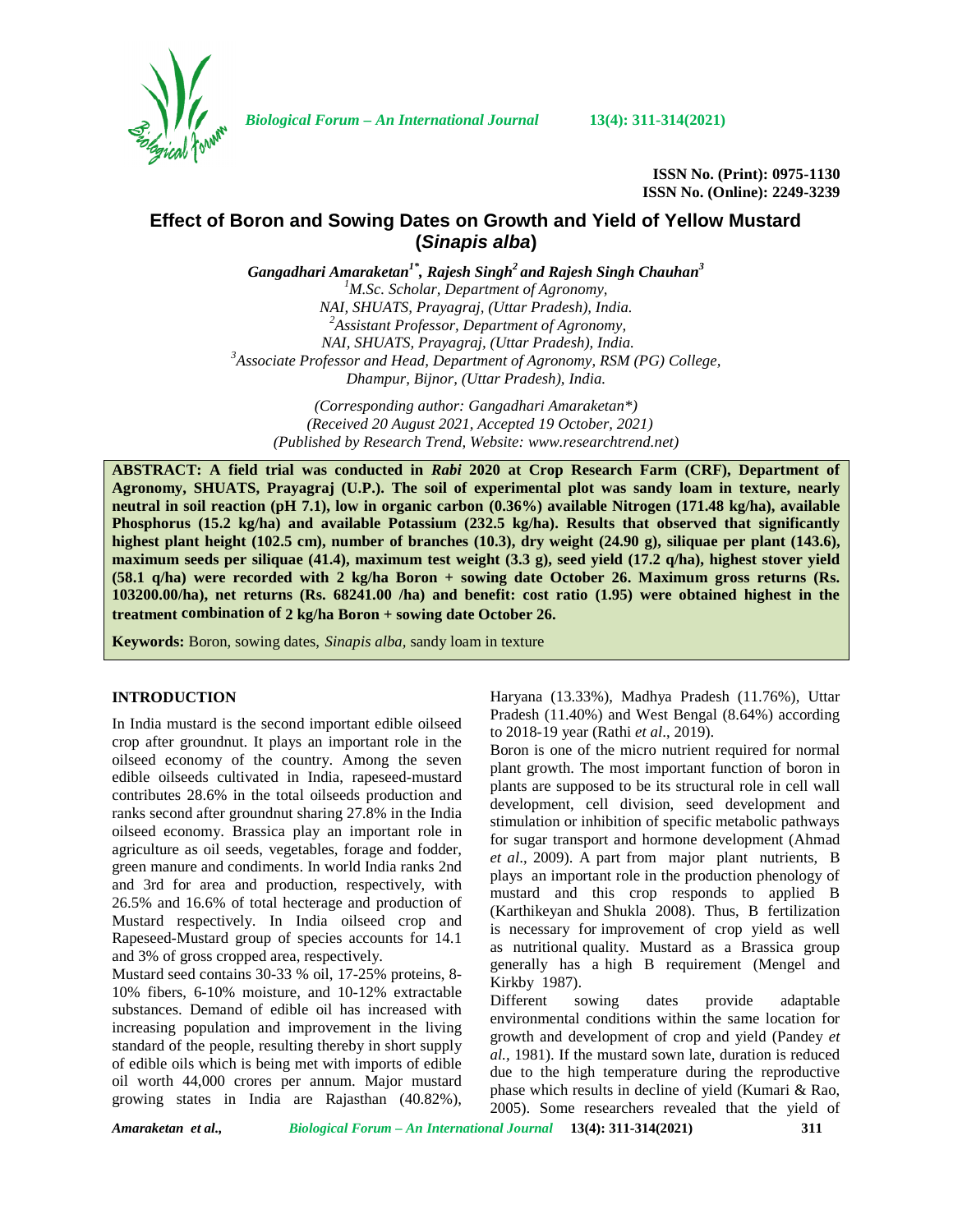mustard crop sown at the second fortnight of September was significantly higher than that sown in first fortnight of October.

### **MATERIALS AND METHODS**

This experimental trial was carried out during *kharif* 2020 at Crop Research Farm (CRF), Department of Agronomy, Sam Higginbottom University of Agriculture, Technology & Sciences (SHUATS), Prayagraj (U.P.) located at 25°39′42″ North latitude, 81°67′56″ East longitude and 98 m altitude above the mean sea level. The trial laid out in Randomized Block Design consisting of nine treatments which are  $T_1$ : Boron 1 kg/ha + D<sub>1</sub>- 11 Nov 2020, T<sub>2</sub>: Boron 1 kg/ha +  $D_2$ - 18 Nov 2020, T<sub>3</sub>: Boron 1 kg/ha +  $D_3$ - 25 Nov 2020, T<sub>4</sub>: Boron 1.5 kg/ha + D<sub>1</sub>- 11 Nov 2020, T<sub>5</sub>: Boron 1.5 kg/ha +  $D_2$ - 18 Nov 2020, T<sub>6</sub>: Boron 1.5 kg/ha + D<sub>3</sub>- 25 Nov 2020, T<sub>7</sub>: Boron 2 kg/ha + + D<sub>1</sub>- 11 Nov 2020, T<sub>8</sub>: Boron 2 kg/ha + D<sub>2</sub>- 18 Nov 2020, T<sub>9</sub>: Boron 2 kg/ha +  $D_3$ - 25 Nov 2020 replicated thrice to determine the effect of boron and sowing dates on growth and yield of yellow mustard. Soil of trial plot was sandy loam in texture nearly neutral in soil reaction (pH 7.1), low in organic carbon (0.36%), available Nitrogen (171.48 kg/ha), available Phosphorus (15.2 kg/ha) and available Potassium (232.5 kg/ha). The nutrient sources used in the research plot were urea, DAP and MoP to fulfill the requirements of nitrogen, phosphorous and potassium. The recommended dose of 80 kg N/ha, 40 kg P/ha and 40 kg K/ha and boron was applied according the treatment details. 10 days after sowing gap filling was done and irrigation was given, at

30 DAS, 60 DAS and 80 DAS as per the sowing dates. Between the period of germination to harvest several plant growth parameters were recorded at equal intervals and after harvest several yield parameters were recorded. In growth parameters plant height (cm), plant dry matter accumulation (g) and number of branches/plant were recorded and yield parameters like siliquae /plant, seeds/ siliquae, Test weight (1000 seed weight), seed yield (q/ha) stover yield (q/ha) and harvest index (%) were recorded and statistically analyzed using analysis of variance (ANOVA) as applicable to Randomized Block Design Iraddi, (2008).

## **RESULTS AND DISCUSSION**

### *A. Effect on growth of yellow mustard*

The statistical data regarding growth parameters is presented in Table 1.

**Plant height (cm).** Significantly highest plant height (102.5 cm) was observed in the treatment with Boron at 2 kg/ha+ October 26  $(D_1)$  sowing date which was significantly higher over rest of the treatments except treatment with 1.5 kg/ha Boron + October 26  $(D_1)$ sowing date and treatment with Boron at 1.5 kg/ha+ October 26  $(D_1)$  sowing date which were statistically on par with the 2 kg/ha Boron + October 26 ( $D_1$ ) sowing date. The probable reason for significant variation in the plant height is due to the abundant availability of bright sunlight and high temperature in the early sowing helped the plant to grow efficiently and in time availability of the needed nutrients to the plant at the important growth stages Singh *et al*., (2001).

| Sr.No. | <b>Treatments</b>                         | Plant height (cm) | No. of branches/plant | Plant dry weight (g) |
|--------|-------------------------------------------|-------------------|-----------------------|----------------------|
|        | Boron-1 kg/ha + $D_1$ -26-October-2020    | 100.5             | 9.0                   | 23.44                |
| 2.     | Boron-1 kg/ha + $D_2$ -5-November-2020    | 99.8              | 8.5                   | 23.05                |
| 3.     | Boron-1 kg/ha + $D_3$ -15-November-2020   | 99.5              | 8.3                   | 22.66                |
| 4.     | Boron-1.5kg/ha + $D_1$ -26-October-2020   | 101.5             | 9.7                   | 24.08                |
| 5.     | Boron-1.5 kg/ha + $D_2$ -5-November-2020  | 100.8             | 9.2                   | 23.65                |
| 6.     | Boron-1.5 kg/ha + $D_3$ -15-November-2020 | 100.1             | 8.9                   | 23.20                |
|        | Boron-2 kg/ha + $D_1$ -26-October-2020    | 102.5             | 10.3                  | 24.90                |
| 8.     | Boron-2 kg/ha + $D_2$ -5-November-2020    | 101.9             | 9.9                   | 24.27                |
| 9.     | Boron-2 kg/ha + $D_3$ -15-November-2020   | 101.3             | 9.6                   | 23.93                |
|        | $SEm(+)$                                  | 0.30              | 0.20                  | 0.37                 |
|        | CD(5%)                                    | 0.91              | 0.61                  | 1.27                 |

**Table 1: Effect of Boron and sowing dates on growth parameters of yellow mustard.**

**Number of Branches per plant.** Significantly highest no. of branches per plant (10.3) was observed in the treatment with 2 kg/ha Boron + October 26 ( $D_1$ ) sowing date which was significantly higher over rest of the treatments except treatment with 1.5 kg/ha Boron + October 26  $(D_1)$  sowing date and treatment with Boron at 1.5 kg/ha+ October 26  $(D_1)$  sowing date and treatment with Boron 2 kg/ha+ November 15  $(D_3)$ sowing date which were statistically on par with the Boron 2 kg/ha+ October 26  $(D_1)$  sowing date. The better levels of boron recognized to best results because

boron might attributed to the favorable influence of them on plant metabolism and biological process activity and their stimulating effect on photosynthetic pigments and enzyme activity which in turn encouraged vegetative growth. The results were found similar with Ravichandra *et al.,* (2015).

**Plant dry weight (g).** Significantly highest Plant dry weight (g) was observed in the treatment with Boron at 2 kg/ha+ October 26 ( $D_1$ ) sowing date (24.90 g) which was significantly higher over rest of the treatments except treatment with Boron at 1.5 kg/ha+ October 26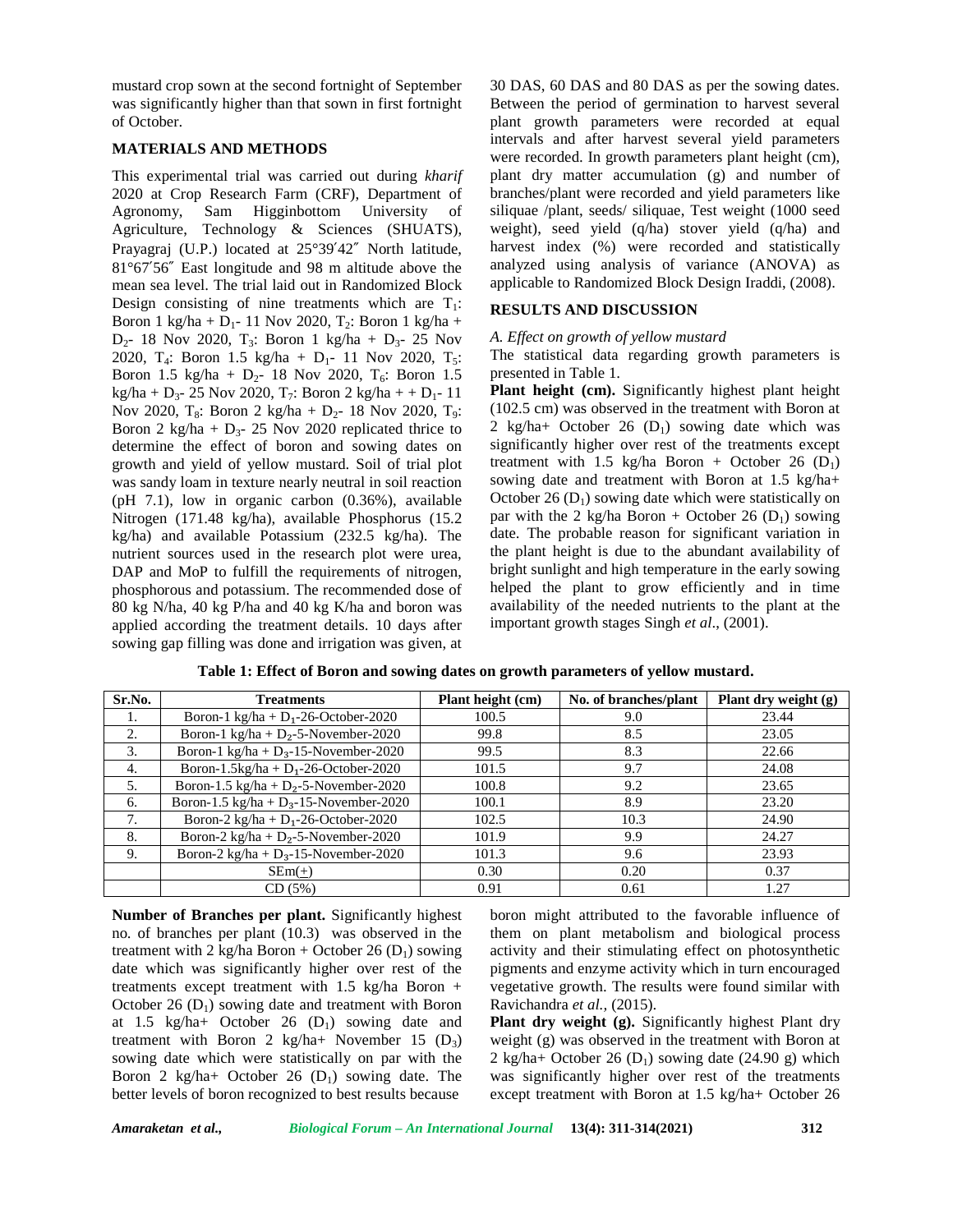$(D_1)$  sowing date and treatment with 1.5 kg/ha Boron + October 26  $(D_1)$  sowing date and treatment with Boron at 2 kg/ha+ November 15  $(D_3)$  sowing date which were statistically on par with the Boron at 2 kg/ha+ October  $26$  (D<sub>1</sub>) sowing date. The application of boron generally influences cell division and nitrogen absorbtion from soil might enhanced plant growth reflects in terms of plant dry weight. The findings were in harmony with Mamatha *et al.* (2016). The early sowing might helped the higher biomass accumulation because of higher exposure to the sunlight and heat of November  $11<sup>th</sup>$ sowing compared to other sowings, similar results were observed.

*B. Effect on yield attributes and yield of yellow mustard* The statistical data representing yield and yield attributes is presented in Table 2.

**Number of Siliquae/plant.** Significantly higher Siliquae/plant (143.6) was recorded in treatment with Boron at 2 kg/ha+ October 26  $(D_1)$  sowing date. Whereas, treatment with Boron 1.5 kg/ha+ October 26  $(D_1)$  sowing date is statistically at par with sowing date of Boron 2 kg/ha+ October 26  $(D_1)$  sowing date. Higher temperatures accelerated flowering which was observed in early sown crop, while the flowering occurred later in late sowings were more sensitive to the lower temperatures. The findings were in accordance with Lallu *et al*., (2010). Significantly higher Seeds per Siliquae (41.4) recorded in treatment with Boron at 2 kg/ha+ October 26  $(D_1)$  sowing date. However, treatment with sowing date of October 26  $(D_1)$  + Boron 1.5 kg/ha and treatment with Boron 1.5 kg/ha+ October  $26$  (D<sub>1</sub>) sowing date is statistically on par with Boron 2 kg/ha+ October 26 ( $D_1$ ) sowing date. The application of boron to yellow mustard generally improves fruit growth by synthesizing tryptophan and auxin. The enhancement effect on seeds per silique attributed to the favorable influence of boron application to crops on nutrient metabolism, biological activity and growth parameters which in turn influenced higher enzyme

activity which in turn encouraged more seeds/siliqua and silique/plant Yadav *et al.,* (2016). Significantly higher test weight (3.3 g) was recorded with treatment with Boron at 2 kg/ha+ October 26  $(D_1)$  sowing date. However, treatment with Boron at 1.5 kg/ha+ sowing date of October 26  $(D_1)$  and treatment with Boron 1.5 kg/ha+ October 26 ( $D_1$ ) sowing date is statistically on par with Boron 2 kg/ha+ October 26  $(D_1)$  sowing date. Significantly higher Seed yield (17.2 q/ha) was recorded with treatment with Boron at 2 kg/ha+ October 26  $(D_1)$  sowing date. Whereas, treatment with Boron 1.5 kg/ha+ sowing date of October 26  $(D_1)$  and treatment with Boron 1.5 kg/ha+ October 26  $(D_1)$ sowing date is statistically at par with Boron 2 kg/ha+ October 26  $(D_1)$  sowing date. Boron plays the vital role in increasing because it takes place in many physiological process of plant such as chlorophyll formation, stomatal regulation, starch utilization which enhanced seed yield, Mallik and Raj (2015). Early sowing resulted in the early flowering which helps in early siliqua development and increase in reproductive phase and finally the seed yield, thus the November 10 sowing obtained the higher yield attributes and yield, Kumari and Singh, (2012**)** obtained the similar results in the early sown crop. Significantly higher Stover yield (58.1 q/ha) was recorded with treatment with Boron on 2 kg/ha+ October 26  $(D_1)$  sowing date. Whereas, treatment 8 with Boron 1.5 kg/ha+ October 26  $(D_1)$ sowing date is statistically on par with Boron 2 kg/ha+ October 26 (D<sub>1</sub>) sowing date. November  $11<sup>th</sup>$  sowing helped the plants to encounter higher amount of sunlight and heat which resulted in the higher bio mass accumulation, higher plant height and number of branches. This ultimately resulted in higher stover yield Patel *et al.*, (2017). The non-significant results were obtained in case of harvest index the highest (24.1 %) and lowest (22.3%) were recorded with November 05  $(D_2)$  + Boron 1.5 kg/ha and with Boron 2 kg/ha+ sowing date of November 15  $(D_3)$  respectively.

| Sr.No. | <b>Treatments</b>                        | No. of<br><b>Siliquae</b><br>per plant | No. of<br>seeds per<br>Siliquae | <b>Test</b><br>weight<br>(g) | <b>Seed</b><br>yield<br>(q/ha) | <b>Stover</b><br>yield<br>(q/ha) | <b>Harvest</b><br>index<br>$($ %) |
|--------|------------------------------------------|----------------------------------------|---------------------------------|------------------------------|--------------------------------|----------------------------------|-----------------------------------|
| 1.     | Boron-1kg/ha + $D_1$ -26-October-2020    | 138.8                                  | 39.5                            | 2.9                          | 15.2                           | 50.7                             | 23.1                              |
| 2.     | Boron-1kg/ha + $D_2$ -5-November-2020    | 134.4                                  | 38.7                            | 2.9                          | 14.5                           | 45.9                             | 24.1                              |
| 3.     | Boron-1kg/ha + $D_3$ -15-November-2020   | 132.9                                  | 38.3                            | 2.9                          | 14.0                           | 44.7                             | 23.9                              |
| 4.     | Boron-1.5kg/ha + $D_1$ -26-October-2020  | 142.9                                  | 40.5                            | 3.2                          | 16.3                           | 56.1                             | 22.4                              |
| 5.     | Boron-1.5kg/ha + $D_2$ -5-November-2020  | 140.9                                  | 39.8                            | 3.0                          | 15.7                           | 53.6                             | 22.7                              |
| 6.     | Boron-1.5kg/ha + $D_3$ -15-November-2020 | 136.6                                  | 39.2                            | 2.9                          | 14.9                           | 49.3                             | 23.3                              |
| 7.     | Boron-2kg/ha + $D_1$ -26-October-2020    | 144.1                                  | 41.4                            | 3.3                          | 17.2                           | 58.1                             | 22.8                              |
| 8.     | Boron-2kg/ha + $D_2$ -5-November-2020    | 143.6                                  | 40.8                            | 3.2                          | 16.8                           | 57.3                             | 22.7                              |
| 9.     | Boron-2kg/ha + $D_3$ -15-November-2020   | 141.7                                  | 40.0                            | 3.1                          | 15.8                           | 55.2                             | 22.3                              |
|        | F test                                   | S                                      | S                               | S                            | S                              | S                                | NS.                               |
|        | $SEm(+)$                                 | 0.44                                   | 0.34                            | 0.03                         | 0.29                           | 0.87                             | 0.54                              |
|        | CD(5%)                                   | 0.54                                   | 1.03                            | 0.10                         | 0.86                           | 2.60                             | $\overline{\phantom{a}}$          |

**Table 2: Effect of Boron and sowing dates on yield attributes and yield of yellow mustard.**

*Amaraketan et al., Biological Forum – An International Journal* **13(4): 311-314(2021) 313**